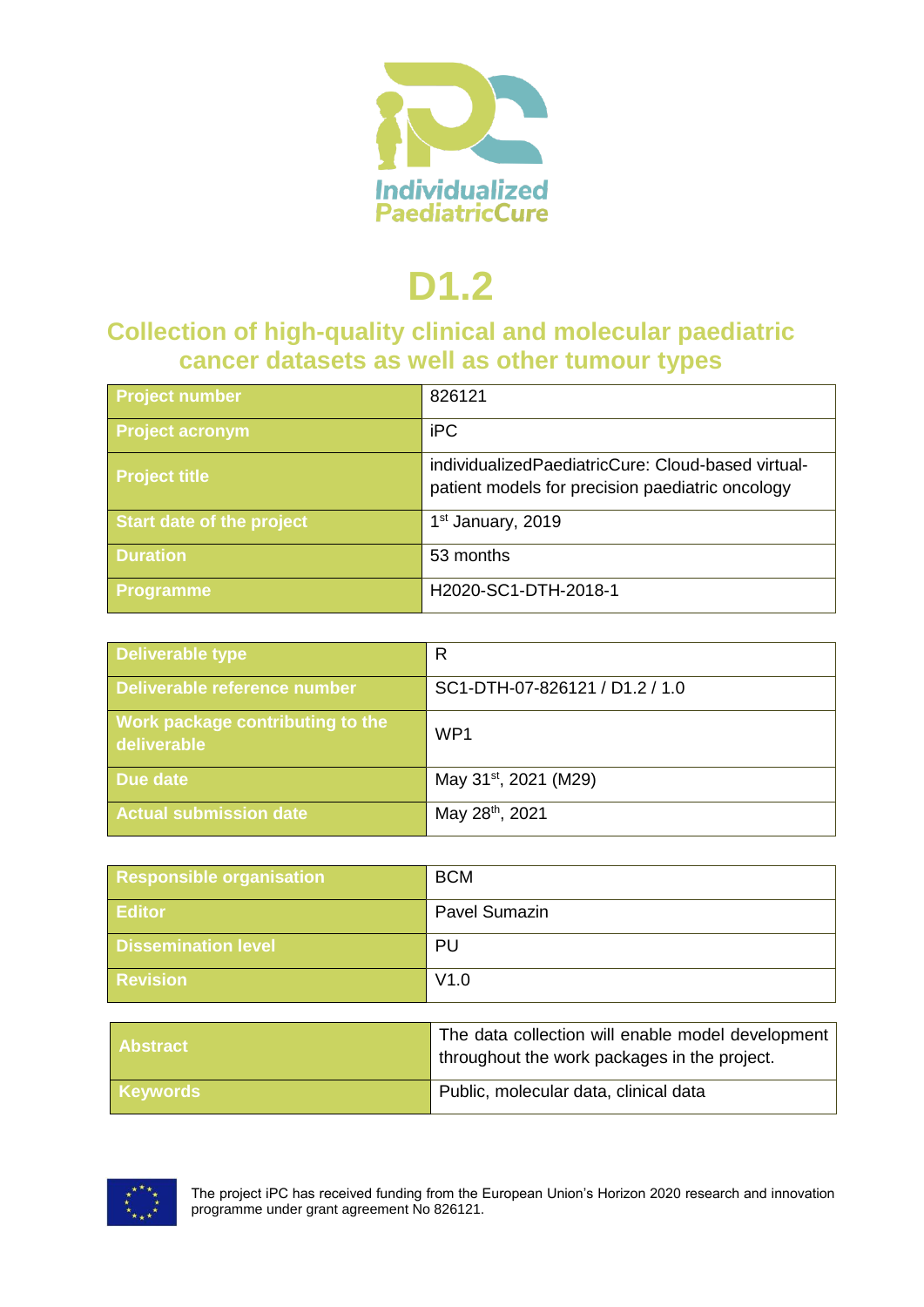

#### **Editor**

Pavel Sumazin (BCM)

**Contributors** (ordered according to beneficiary numbers)

All iPC partners contributed to this deliverable

#### **Disclaimer**

The information in this document is provided "as is", and no guarantee or warranty is given that the information is fit for any particular purpose. The content of this document reflects only the author`s view – the European Commission is not responsible for any use that may be made of the information it contains. The users use the information at their sole risk and liability.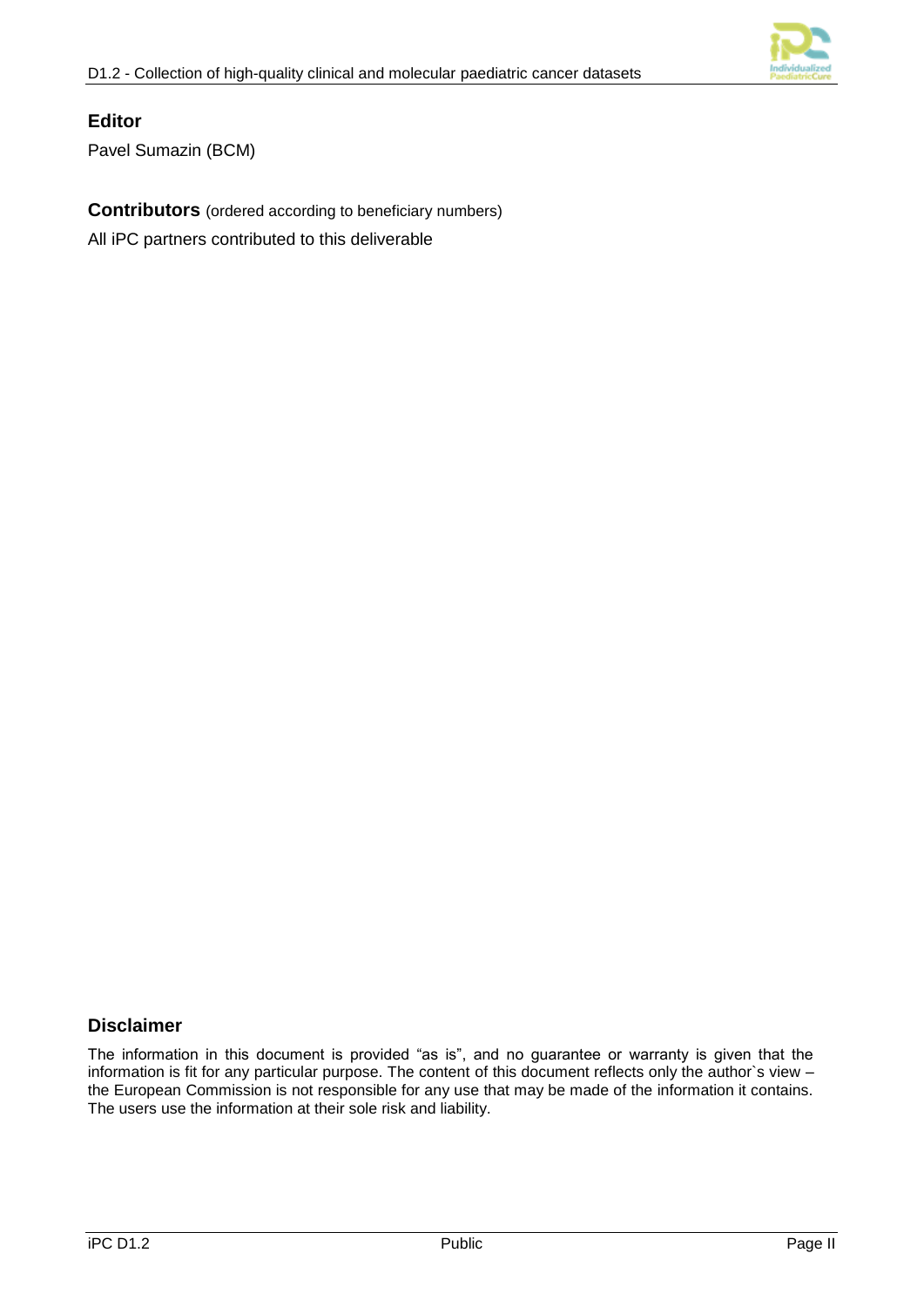

# **Executive Summary**

The development of iPC predictive models for paediatric cancer genesis, progression, and response to therapies, as well as patient response to therapy, requires a vast quantity of molecular and clinical training data. In this deliverable, we have collected demographic, clinical, and molecular profiles for multiple paediatric and adult tumors. Paediatric tumors include hepatoblastomas, leukemias, sarcomas, neuroblastomas, and medulloblastomas. Other paediatric tumor types for which data was collected include gliomas, osteosarcomas, and ependymomas. In addition, D1.2 is emphasized collections of single-cell profiles from high-risk cancers, including neuroblastomas, leukemias, sarcomas, and hepatoblastomas. These datasets will be used by WP3-8 to evaluate the effects of treatments and perturbations targeting cancer cells and to construct models and inform efforts to deconvolve regulatory interactions that are a key to understanding how the effects of alterations are propagated and affect tumor cells. These data are particularly interesting because it will allow to characterize cancer cell types that are predictive of outcome and cell types that are resistant to therapies. D1.2 efforts also included a collection of data to molecularly profile cancer cell lines and evaluate cancer-cell responses to drugs and molecular perturbations. All of these data are being used in iPC to construct models of regulation and responses to perturbations by gene-therapy, immunotherapy, small molecules, and radiotherapy.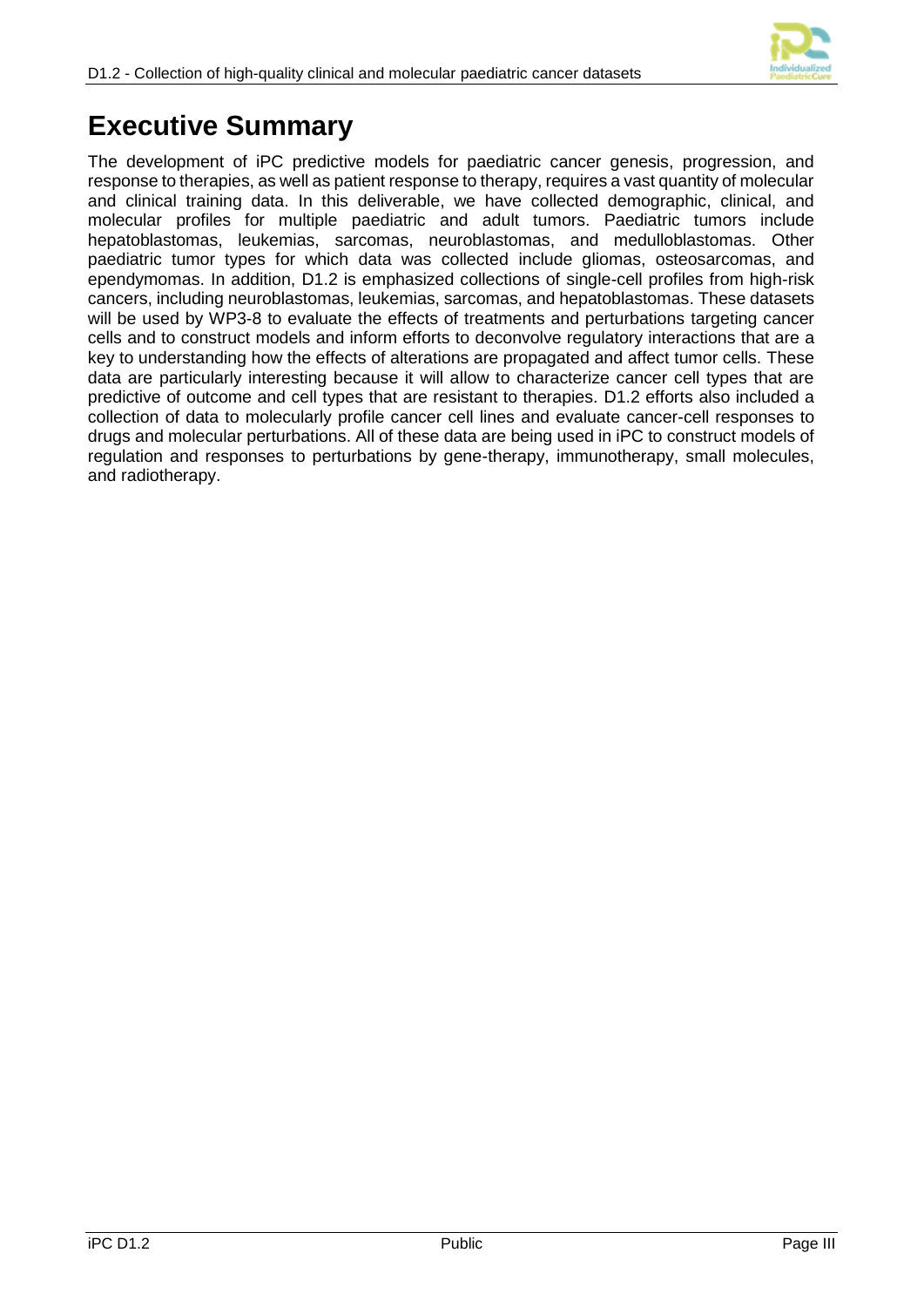# **Table of Content**

| 1.1       |                                                                                |
|-----------|--------------------------------------------------------------------------------|
| 1.2       | Data to help construct models of cancer and normal cell response to therapies2 |
| Chapter 2 |                                                                                |
| 2.1       |                                                                                |
| 2.2       |                                                                                |
| 2.3       |                                                                                |
| 2.4       |                                                                                |
| 2.5       |                                                                                |
|           |                                                                                |
| 3.1       |                                                                                |
| 3.2       |                                                                                |
| 3.3       |                                                                                |
| Chapter 4 |                                                                                |
|           |                                                                                |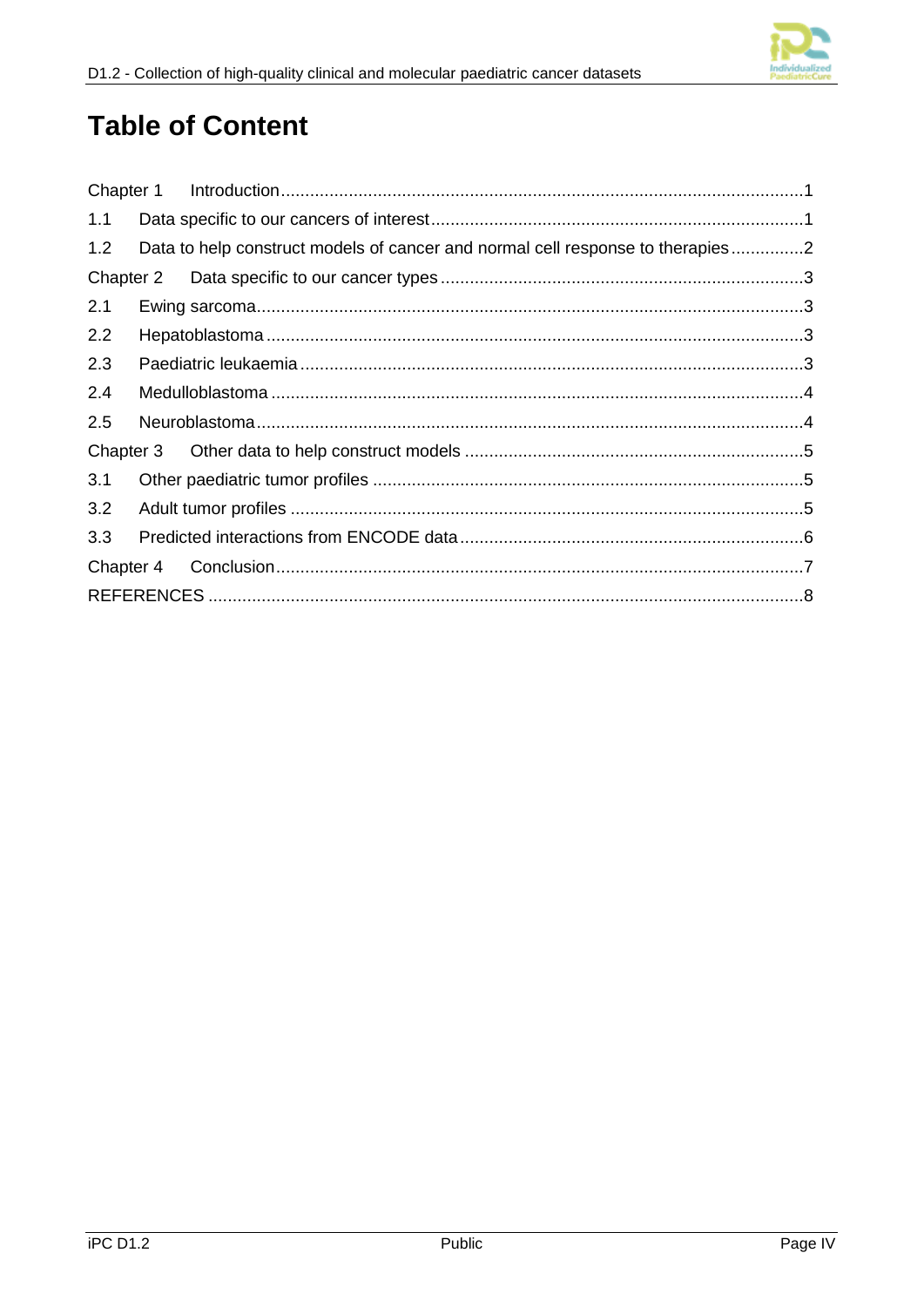



# <span id="page-4-0"></span>**Chapter 1 Introduction**

iPC set out to model patient disease and response to therapies based on molecular and clinical variants that are predictive of survival, stage, molecular classification, and response to therapies—including cure rates and toxicities—for patients with multiple types of paediatric cancers [1-5]. The creation of these models depends on our ability to model cancer and normal cell responses to perturbations and potential treatments. Deliverable 1.2 is a collection of demographic, clinical, and molecular profiles for multiple paediatric and adult tumors that will enable model development, including data that is specific to tumors of interest and data that would aid efforts to model tumors of interest. Demographic and clinical data include age, sex, treatments, outcomes, and clinical features that are unique to each tumor type, including AFP levels for hepatoblastomas and MYCN amplification status for neuroblastoma. We classify these data into (1) data that are specific to our cancers of interest and (2) data to help construct models of cancer cells and patients. Paediatric cancer-specific data include clinical and molecular profiles for our cancers of interest, including models of these cancers. Data that will help to construct models include molecular and clinical data for other cancers and models, including model profiling, treatmentresponse data, and phenotype and genotype profiles following perturbation by chemical and biological agents, including potential treatments and treatment combinations. We note that paediatric cancers are relatively rare, and the collection and aggregation of these data are necessary for powering computational models and is therefore of great value on its own accord.

#### <span id="page-4-1"></span>**1.1 Data specific to our cancers of interest**

**Medulloblastoma**. iPC partners and collaborators help lead medulloblastoma research. In total, we collected demographic, clinical, and molecular profiles for 2462 medulloblastoma patients.

**Ewing Sarcoma.** In total, we collected demographic, clinical, and molecular profiles for 319 Ewing sarcoma patients. In addition, single-cell and treatment data were collected from PDX models for 8 of these patients.

**Hepatoblastoma**. We collected demographic, clinical,





Figure 2. (Top) Single-cell copy number data revealed multiple genetic HB subclones and pre-cancer states. (Bottom) Single cell RNA profiles for the same HB revealed unique expression programs for multiple tumor subclones (subclones 1, 2, 4, 6, 8).



<span id="page-4-2"></span>Figure 1. Single-cell RNA profiles of an HB 4 weeks following targeting by GPC3 CAR T cells revealed active CAR T cells and no GPC3-negative HBs. We enriched for immune cells to allow for CAR T discovery.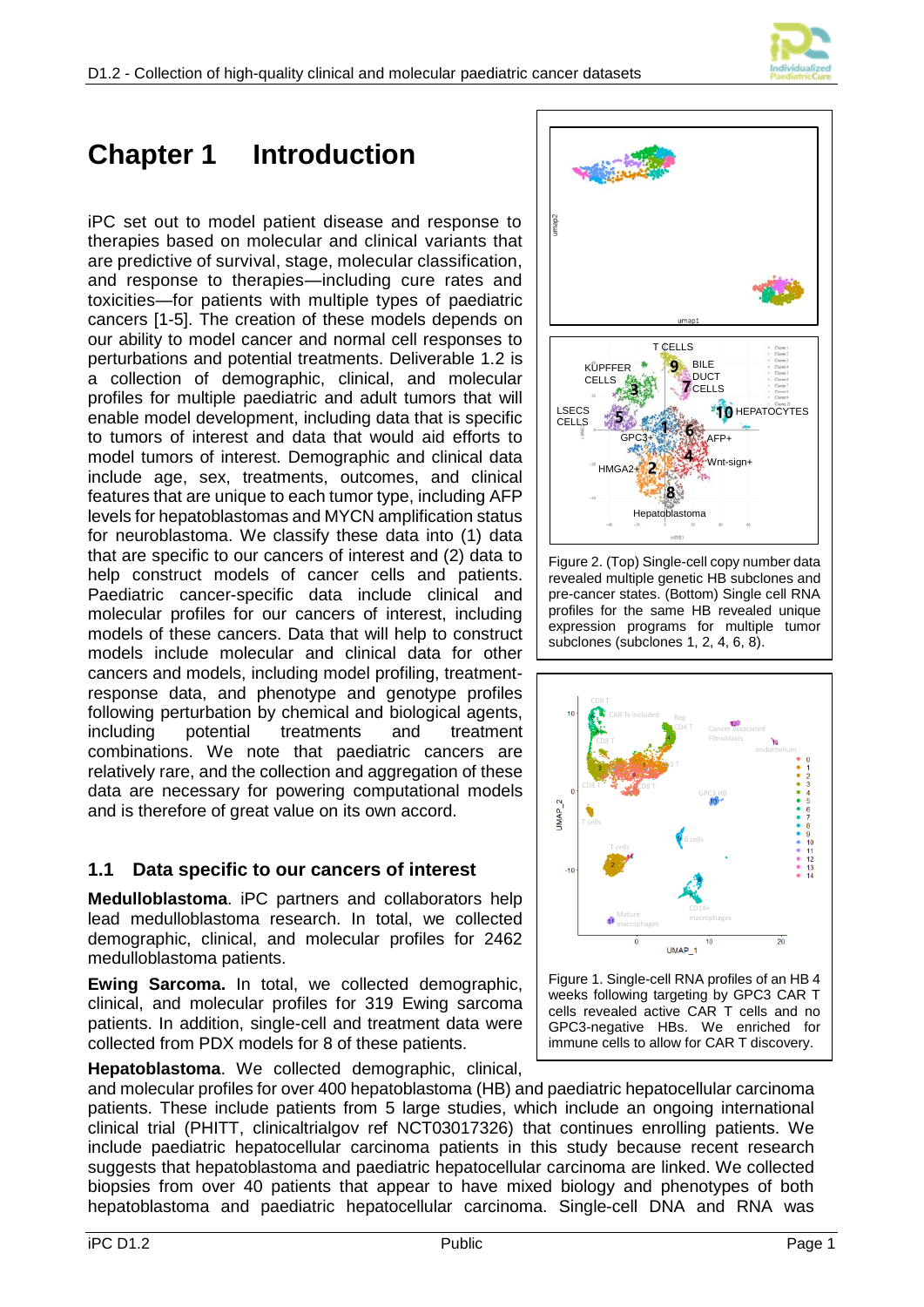

collected for 7 patients. These data demonstrated that high-risk hepatoblastomas contain multiple, genetically distinct tumor subclones; see figure 1 for an example. In addition, single-cell RNA was collected for 6 hepatoblastoma patients undergoing immunotherapy. For these patients, both product and post-infusion tumor samples were profiled [\(Figure 2\)](#page-4-2).

**Paediatric leukaemia**. We collected multiple datasets with clinical annotation and molecular profiling of Acute Lymphoblastic Leukemia (ALL) and Acute Myeloid Leukemia (AML) paediatric patients. In total, the datasets include over clinical, demographic, and molecular data for over 2,000 leukemia patients. In addition, we collected single-cell protein and/or RNA data from bone marrows of 28 patients at both diagnosis and relapse. For 5 patients, samples were taken at remission when few cancer cells are expected, and profiled for single-cell protein by flow cytometry.

**Neuroblastoma**. Neuroblastoma has been a focus of research for multiple iPC investigators. In total, we collected demographic, clinical, and molecular profiles for 5115 neuroblastoma patients. These include patient data for 17 neuroblastoma cohorts with at least 100 patients. In addition, single-cell RNA samples were collected for 37 patients.

#### <span id="page-5-0"></span>**1.2 Data to help construct models of cancer and normal cell response to therapies**

<span id="page-5-1"></span>We collected demographic, clinical, treatment, and molecular profiles for over 350,000 tumor biopsies, including predominantly RNA expression and DNA alteration profiles. These data – with The Cancer Genome Atlas (TCGA) and International Cancer Genome Consortium (ICGC) accounting for the largest datasets – will be used to build models that predict outcome and responses for therapy by cancer cells. In addition, we have assembled multiple large paediatric cancer datasets, including clinical and molecular data from an international consortium that is focused on paediatric glioma. While these cancers were not originally selected as areas of focus for iPC, they are closely related to our mission to study and build methods to design new and personalized diagnostic and therapeutic strategies for paediatric cancers. In addition to molecular, demographic, and clinical data associated with tumor biopsies, we have collected interaction data, regulatory region data, perturbation data, therapy-response data, and genome-wide essentiality data for cancer cells, non-cancer cells, cancer tissues, and non-cancer tissues. All these data are intended to help build models for regulation and perturbation-responses on the cellular, tissue, and patient levels.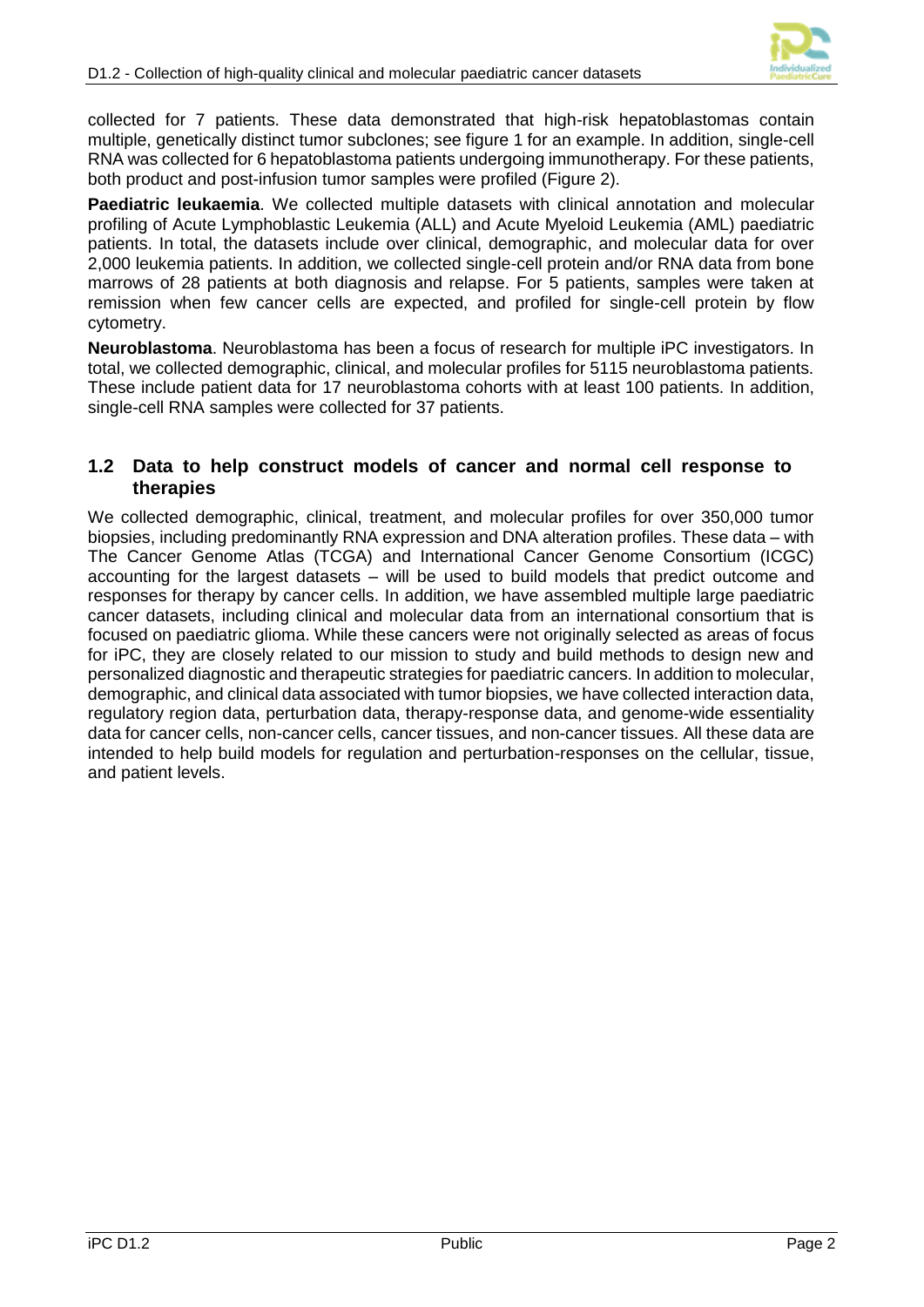

# **Chapter 2 Data specific to our cancer types**

We aim to study 5 types of paediatric cancers. To prepare for this effort, we collected both publicly available and unpublished cancer datasets from iPC partners for each of the 5 cancer types. Datasets include demographic and clinical data for cancer patients, as well as molecular profiles for primary and metastatic tumors at diagnosis, resection, or relapse. While multiple small datasets are available for each tumor, in the following we list the largest patient datasets collected for each tumor.

#### <span id="page-6-0"></span>**2.1 Ewing sarcoma**

Our Ewing sarcoma datasets are the result of efforts by multiple groups over the last 15 years. The largest of these efforts are outlined below.

- The dataset by Postel-Vinay et al. [6] includes demographic information and molecular profiles for 117 Ewing sarcoma patients
- The dataset by Savola et al. [7] includes demographic and RNA expression profiles for 44 Ewing sarcoma patients.
- The dataset by Volchenboum et al. [8] includes rich clinical characterization, demographic, and RNA expression profiles for 85 Ewing sarcoma patients. Clinical data includes detailed descripting on tumor sites, morphology, and immunohistochemistry, in addition to survival, EFS, and any event data.
- The dataset by Tirode et al. [9] includes molecular profiles for 39 Ewing sarcoma patients with clinical, demographic, and molecular profiling includes RNA expression and phenotypic assays include differentiation assays and cell-cycle analyses of Ewing sarcoma models.

#### <span id="page-6-1"></span>**2.2 Hepatoblastoma**

Our hepatoblastoma datsets have been collected by research centres around the world, including data from 3 iPC partners. The largest datasets are given below, and current efforts are geared to collect and profile samples with rich clinical data within cooperative efforts across the globe. These efforts are producing data for analysis by iPC while trials are ongoing.

- The dataset by Carrillo-Reixach et al. [10] includes rich clinical characterization, demographic, and molecular profiles for 159 tumor samples from 113 patients. Molecular profiles include DNA alterations, RNA expression, and promoter methylation profiles.
- The dataset by Sumazin et al. [11] includes rich clinical characterization, demographic, proteomic, DNA alteration, and RNA expression profiles for 82 hepatoblastoma patients.
- We entered in an agreement for data acquisition from the Fibrolamellar, which includes an extremely rich clinical and demographic annotation as well as molecular profiles for over 250 patients. Clinical and demographic annotation includes a 600-item questioner that is required for each enrolled patient. Molecular profiles include expression and methylation data.

#### <span id="page-6-2"></span>**2.3 Paediatric leukaemia**

Our leukemia datasets include large scale profiles of samples and data collected within national and international consortiums. These include the datasets below. Multiple efforts to produce single-cell level profiles are ongoing by iPC collaborators and are expected to generate validation data for the project.

 The Therapeutically Applicable Research To Generate Effective Treatments (TARGET) ALL data set includes data for 819 ALL patients with tumor and matched normal DNA profiles—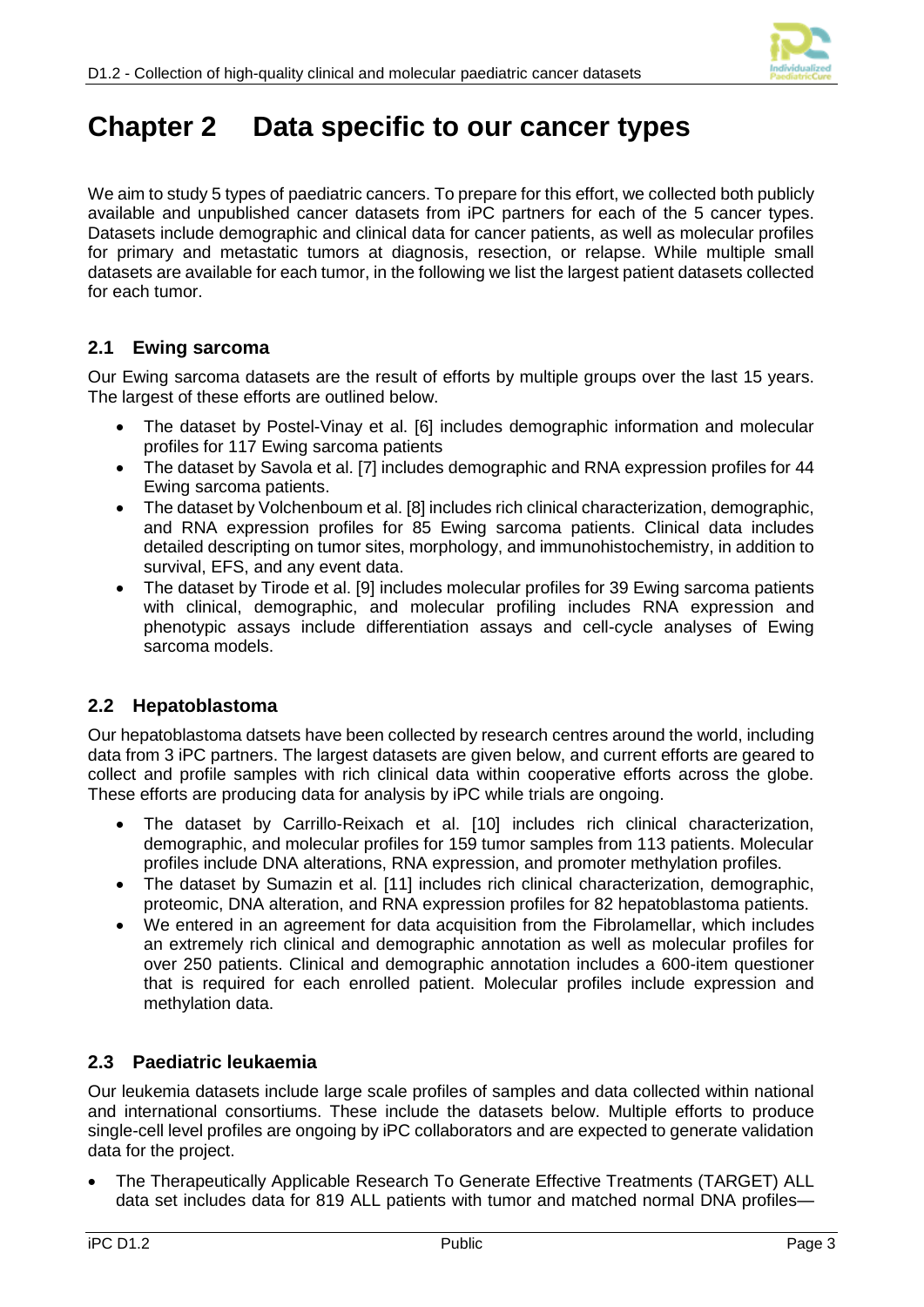

including targeted sequencing and WES, WGS, or both—as well as copy number analyses, RNA-expression profiles by RNA-Seq, and some protein expression profiles. Clinical and demographic data include patient age at diagnosis, gender, event free survival, vital status, dates of follow-ups and events, treatment protocols, trial protocols, therapeutic protocols, clinical tests that include pathology and genetic testing, and free comments.

- The Therapeutically Applicable Research To Generate Effective Treatments (TARGET) AML data set includes data for 988 AML patients. Molecular data include tumor and matched normal DNA profiles, microRNA profiling using short-RNA library sequencing, RNAexpression profiles by RNA-Seq. Clinical and demographic data include patient age at diagnosis, gender, event free survival, vital status, dates of follow-ups and events, treatment protocols, trial protocols, therapeutic protocols, clinical tests that include pathology and genetic testing, and free comments. Clinical tests also include data on white blood cell counts at diagnosis, bone marrow leukemic blast percentage, detection of CNS disease, chloroma, the presence of common genetic alterations including translocations, deletions, and trisomies, and cytogenetic complexities.
- The dataset by Ploak et al. [12] includes outcome, subtype, and some RNA and protein expression profiles of biopsies from 654 ALL patients.

#### <span id="page-7-0"></span>**2.4 Medulloblastoma**

International efforts to study medulloblastoma patients have already produced richly annotated datasets with clinical, demographic, and molecular profiles. The largest of these datasets are given below. Efforts to produce additional profiling types are ongoing by iPC collaborators and are expected to produce additional data in the near future.

- The dataset published by Northcott et al. [13] includes demographic and molecular data for 579 patients, with molecular profiles including whole-genome and whole-exome sequencing, RNA expression by RNA-Seq, and promoter methylation by Illumina microarrays.
- The dataset by Hovestadt et al. [14] includes demographic information and expression profiles for 284 patients.
- The dataset by Northcott et al. [15] includes demographic and molecular data for 212 patients, including focal deletions and amplification and other DNA alterations, as well as RNA expression, copy number, and methylation profiles.

#### <span id="page-7-1"></span>**2.5 Neuroblastoma**

We have collected 17 datasets with biopsies from over 100 clinically and molecularly characterized neuroblastoma patients and tumors. The largest of these are outlined below. Multiple iPC partners are generating additional data, including single-cell RNA and protein profiles that are expected to be available for the project.

- The Therapeutically Applicable Research To Generate Effective Treatments (TARGET) neuroblastoma dataset includes data for 628 patients, including clinical annotations, RNA expression, copy number annotation, promoter methylation, and DNA alteration profiles including 122 patients with whole-genome profiles for both tumor and non-tumor samples and an additional 222 patients with whole-exome profiles.
- The dataset generated by Kocak et al. [16] included demographic, clinical, and RNA expression profiles for tumor biopsies from 649 patients.
- The Sequencing Quality Control (SEQC) project generated expression profiles for biopsies from 498 clinically characterized patients. These data are unique because no patient-selection bias was known to be introduced. Other datasets are often enriched for poor-outcome patients or high-risk patients. Lack of bias makes this dataset ideal for studying molecular features that are common across the entire patient population.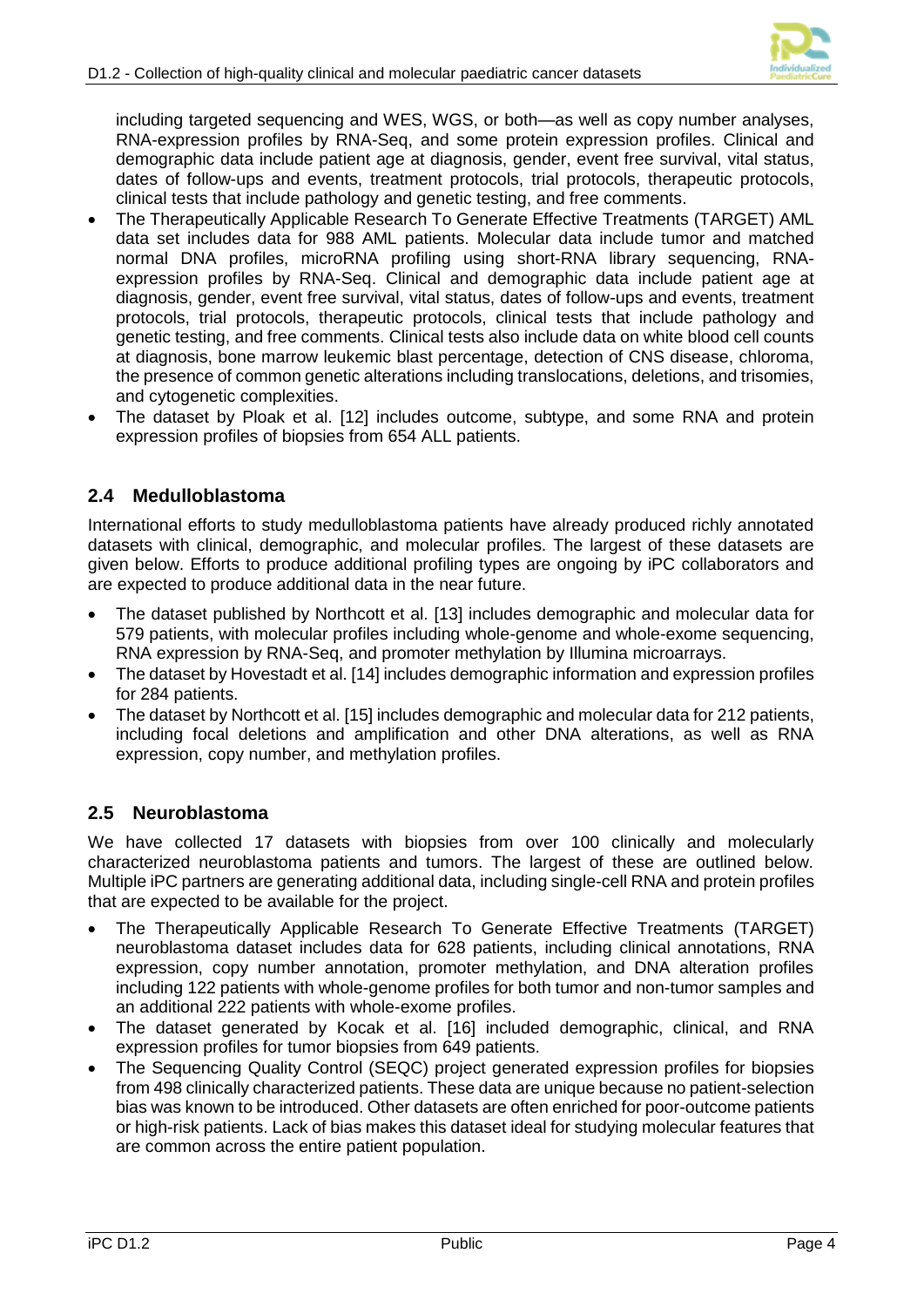

# <span id="page-8-0"></span>**Chapter 3 Other data to help construct models**

We collected demographic, clinical, and molecular data from cancers outside of our focus group, as well as other data that is intended to help build models for regulation and perturbationresponses on the cellular, tissue, and patient levels. An outline of the datasets and types is given below. We also include an outline of first-order efforts to use these data to predict regulatory interactions.

#### <span id="page-8-1"></span>**3.1 Other paediatric tumor profiles**

We collected a total of 19 large-scale paediatric cancer datasets with patient demographic and clinical data as well as molecular tumor profiles outside of our stated 5 tumor types of interest. These total data for over 4,500 paediatric cancer patients. The largest and most comprehensive of these profiles was assembled by The Pediatric Brain Tumor Consortium (PBTC). PTBC has enrolled nearly 1,900 paediatric brain-cancer patients across the USA, has rich clinical data for many of these patients including outcome, events, and treatment protocols, and over 1,000 of these patients have available profiled biopsies including DNA, RNA, and protein expression profiles. Multiple iPC groups are working on this dataset with several manuscripts nearing submission. Models based on these data predict response to therapies including chemotherapy and radiation, which is a standard high-toxicity treatment for high-grade gliomas.

#### <span id="page-8-2"></span>**3.2 Adult tumor profiles**

We collected demographic, clinical, treatment, and molecular profiles for over 350,000 tumor biopsies. TCGA tumors comprise some of the largest of these datasets, and we briefly outline some of these datasets, as an example, below. We used RNA- and microRNA (miRNA) expression and copy number profiles of TCGA tumors from 32 types. RNA, including both mRNA, long non-coding RNA (lncRNA), and microRNA (miRNA) expression was profiled using RNA-Seq and miRNA-Seq, while copy numbers were estimated using SNP Arrays. All included tumor was profiled by each of these assays. The number of profiled tumors in the 10 largest multi-omics (DNA, RNA, microRNA) collections is given below. When available, tumor subtypes were obtained from TCGA phenotype descriptions. For example, BRCA subtypes for TCGA and METABRIC (collected but not discussed in this document) were based on PAM50 inference.

- Bladder urothelial carcinoma (BLCA): 251 tumors
- Breast invasive carcinoma (BRCA): 835 tumors
- Head and neck squamous cell carcinoma (HNSC): 423 tumors
- Kidney renal clear cell carcinoma (KIRC): 437 tumors
- Brain low grade glioma (LGG): 498 tumors
- Lung adenocarcinoma (LUAD): 488 tumors
- Ovarian serous cystadenocarcinoma (OV): 261 tumors
- Prostate adenocarcinoma (PRAD): 371 tumors
- Thyroid carcinoma (THCA): 502 tumors
- Uterine corpus endometrial carcinoma (UCEC): 309 tumors

In addition, when estimating gene-expression dysregulation, we compared the expression of a gene in tumor samples to tumor-adjacent samples. Coding genes and lncRNAs were identified as "expressed" if they had a nonzero median absolute deviation (MAD) score. The number of profiled tumor-adjacent samples for a selection of these tumor types is given below.

- Bladder Urothelial Carcinoma (BLCA): 19 tumor adjacent samples
- Breast invasive carcinoma (BRCA): 105 tumor adjacent samples
- Head and neck squamous cell carcinoma (HNSC): 42 tumor adjacent samples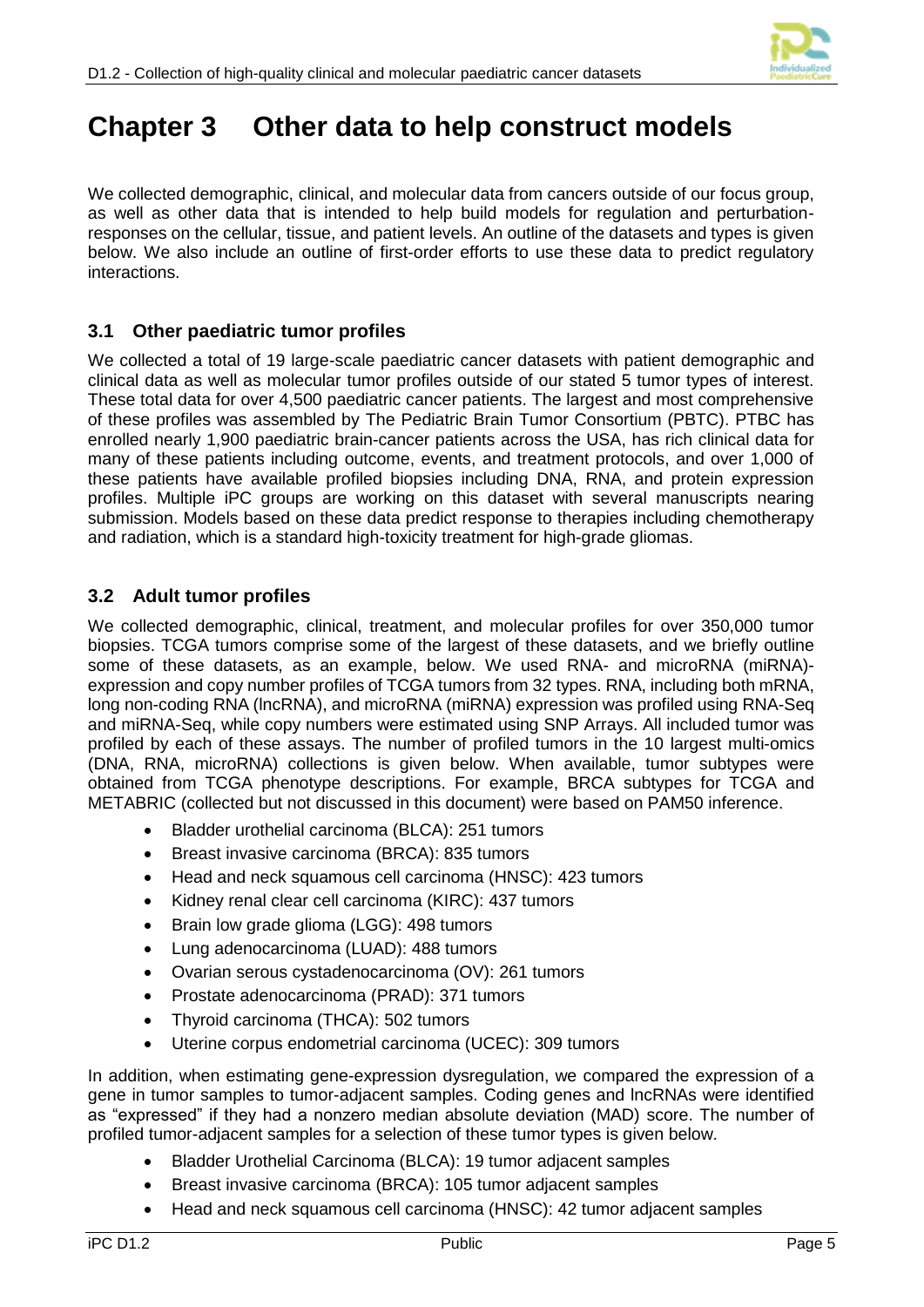

- Kidney renal clear cell carcinoma (KIRC): 67 tumor adjacent samples
- Kidney renal papillary cell carcinoma (KIRP): 30 tumor adjacent samples
- Liver hepatocellular carcinoma (LIHC): 50 tumor adjacent samples
- Lung adenocarcinoma (LUAD): 58 tumor adjacent samples
- Prostate adenocarcinoma (PRAD): 52 tumor adjacent samples
- Thyroid carcinoma (THCA): 59 tumor adjacent samples

#### <span id="page-9-0"></span>**3.3 Predicted interactions from ENCODE data**

We used ENCODE [17] data to predict TF and RBP targets based on ChIP-Seq and eCLIP. including 108 TFs that were profiled in 37 cell lines—including lines derived from a variety of adult and paediatric tumors—with the majority of assays performed in replicates. ChIP-seq data were downloaded from the UCSC genome browser, using hg19 annotation. Included eCLIP data profiled targets for 96 RBPs in 2 cell lines (HepG2 and K562), with each assay performed in duplicates. Transcription factor binding sites in proximal promoters and RBP sites in 3' UTRs were selected as sequence-based targets and used in the subsequent expression-based analysis. To improve our ability to map ENCODE perturbations to single-cell profiles, we profiled 32 cell lines for single-cell RNA expression. These data revealed that cell types identified by single-cell expression are valuable for predicting drug efficacy. For example, the proportion of HER2+ cell on the plate was predictive of ICU 50 values of cell line response to HER2 inhibitors.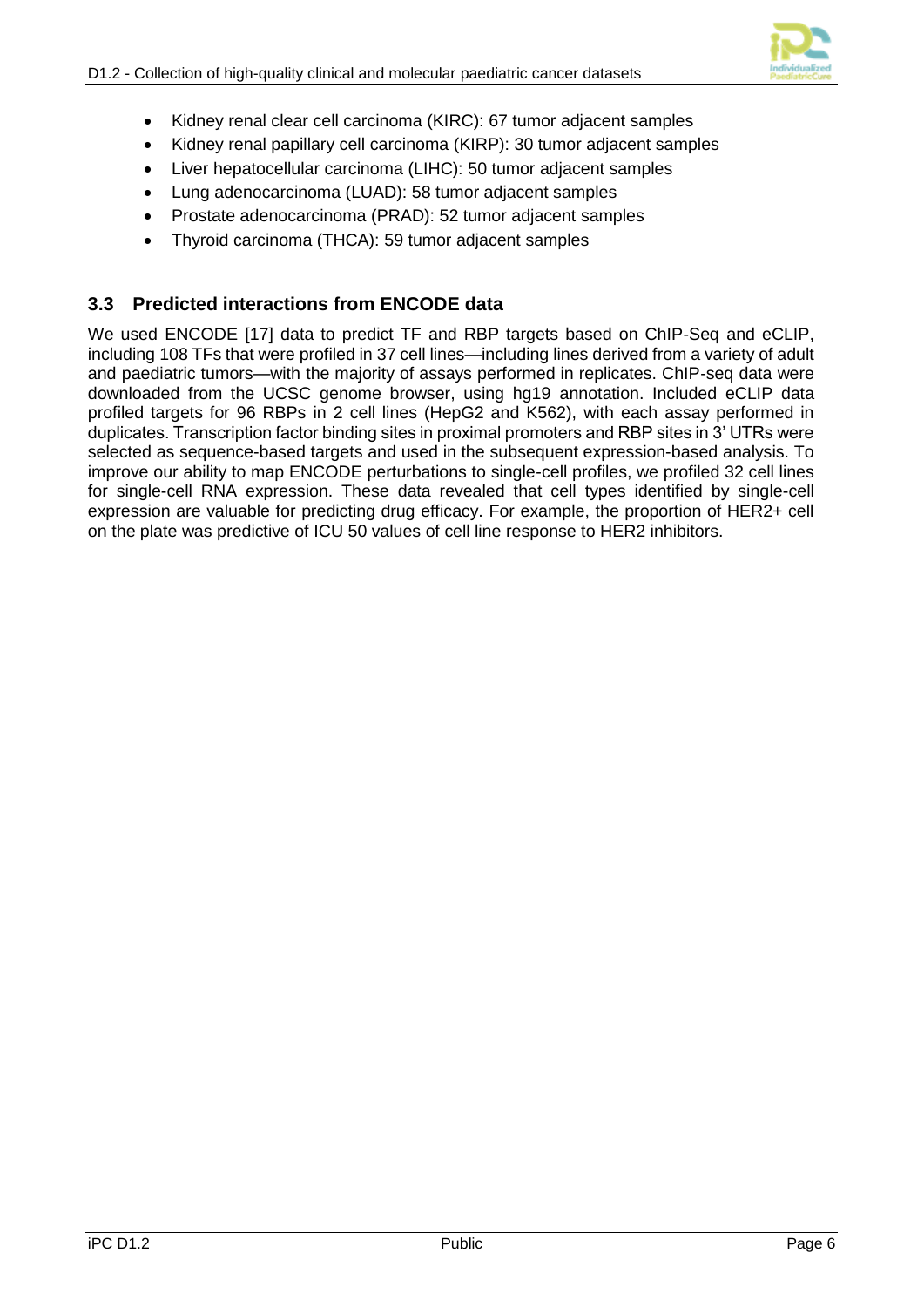

# <span id="page-10-0"></span>**Chapter 4 Conclusion**

The availability of large-scale data is paramount to the construction of iPC models, and paediatric cancer datasets with rich demographic, clinical, and molecular profiles remain relatively few. However, the quantity of data that can be used to construct general models to inform paediatric cancer diagnosis therapeutic efforts is vast. Our approach has been to collect as much data as possible, including data from patients and models for our cancers of interests, other paediatric cancers, other cancers, and other cells and tissues. In D1.2, we placed special emphasis on collecting single-cell RNA data to characterize the composition of cancers, and particularly highrisk tumors. We believe that decomposing tumors into the cancer-cell components will dramatically improve our ability to predict the efficacy of treatments on cancer models and in the clinic. By leveraging related data, we are building models that will be refined using data for our cancers of interests. Here, we outlined datasets that were collected over 20 years through efforts by scientists all over the world. Due to advances in profiling and accounting methods, the speed of data curation continues to increase non-linearly. We expect to continue collecting public and private data throughout the project and will make this data available to all iPC groups and to the great public as early as possible. All of these data is stored and will be made available through the iPC portal, which is being produced in WP2. In addition, in future deliverables, we will report on data harmonization efforts that are focused on integrating molecular and clinical data across the datasets reported for each tumor type.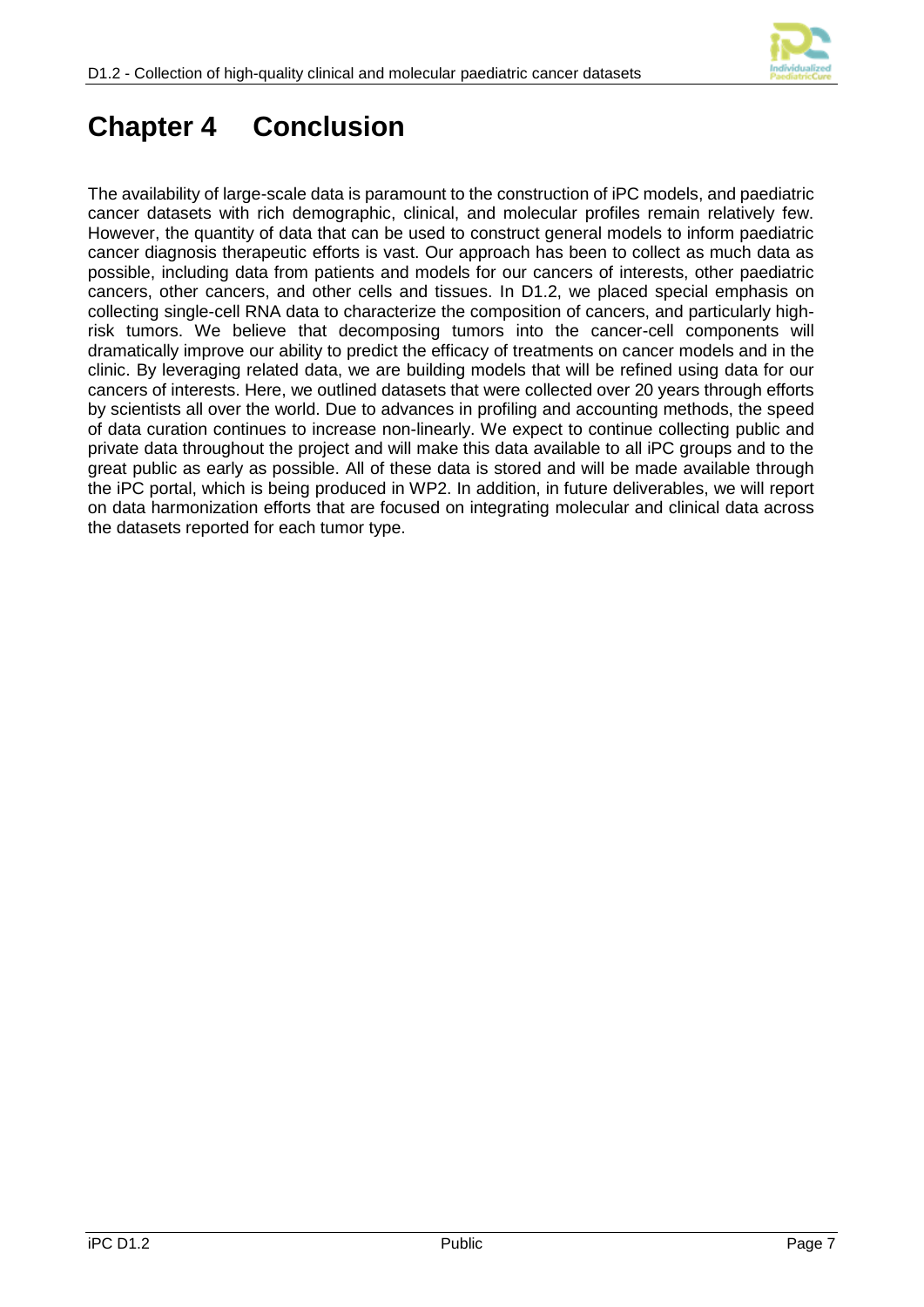

#### <span id="page-11-0"></span>**REFERENCES**

- 1. Cairo S, Armengol C, De Reynies A, Wei Y, Thomas E, Renard CA, Goga A, Balakrishnan A, Semeraro M, Gresh L, et al: **Hepatic stem-like phenotype and interplay of Wnt/betacatenin and Myc signaling in aggressive childhood liver cancer.** *Cancer Cell* 2008, **14:**471-484.
- 2. Chavan RS, Patel KU, Roy A, Thompson PA, Chintagumpala M, Goss JA, Nuchtern JG, Finegold MJ, Parsons DW, Lopez-Terrada DH: **Mutations of PTCH1, MLL2, and MLL3 are not frequent events in hepatoblastoma.** *Pediatr Blood Cancer* 2012, **58:**1006-1007.
- 3. Pugh TJ, Morozova O, Attiyeh EF, Asgharzadeh S, Wei JS, Auclair D, Carter SL, Cibulskis K, Hanna M, Kiezun A, et al: **The genetic landscape of high-risk neuroblastoma.** *Nat Genet* 2013, **45:**279-284.
- 4. Viprey VF, Gregory WM, Corrias MV, Tchirkov A, Swerts K, Vicha A, Dallorso S, Brock P, Luksch R, Valteau-Couanet D, et al: **Neuroblastoma mRNAs Predict Outcome in Children With Stage 4 Neuroblastoma: A European HR-NBL1/SIOPEN Study.** *J Clin Oncol* 2014, **32:**1074-1083.
- 5. Parsons DW, Li M, Zhang X, Jones S, Leary RJ, Lin JC, Boca SM, Carter H, Samayoa J, Bettegowda C, et al: **The genetic landscape of the childhood cancer medulloblastoma.** *Science* 2011, **331:**435-439.
- 6. Postel-Vinay S, Véron AS, Tirode F, Pierron G, Reynaud S, Kovar H, Oberlin O, Lapouble E, Ballet S, Lucchesi C: **Common variants near TARDBP and EGR2 are associated with susceptibility to Ewing sarcoma.** *Nature genetics* 2012, **44:**323-327.
- 7. Savola S, Klami A, Myllykangas S, Manara C, Scotlandi K, Picci P, Knuutila S, Vakkila J: **High expression of complement component 5 (C5) at tumor site associates with superior survival in Ewing's sarcoma family of tumour patients.** *ISRN oncology* 2011, **2011**.
- 8. Volchenboum SL, Andrade J, Huang L, Barkauskas DA, Krailo M, Womer RB, Ranft A, Potratz J, Dirksen U, Triche TJ: **Gene expression profiling of E wing sarcoma tumours reveals the prognostic importance of tumour–stromal interactions: a report from the C hildren's O ncology G roup.** *The Journal of Pathology: Clinical Research* 2015, **1:**83-94.
- 9. Tirode F, Laud-Duval K, Prieur A, Delorme B, Charbord P, Delattre O: **Mesenchymal stem cell features of Ewing tumors.** *Cancer cell* 2007, **11:**421-429.
- 10. Carrillo-Reixach J, Torrens L, Simon-Coma M, Royo L, Domingo-Sàbat M, Abril-Fornaguera J, Akers N, Sala M, Ragull S, Arnal M: **Epigenetic footprint enables molecular risk stratification of hepatoblastoma with clinical implications.** *Journal of Hepatology* 2020.
- 11. Sumazin P, Chen Y, Treviño LR, Sarabia SF, Hampton OA, Patel K, Mistretta TA, Zorman B, Thompson P, Heczey A: **Genomic analysis of hepatoblastoma identifies distinct molecular and prognostic subgroups.** *Hepatology* 2017, **65:**104-121.
- 12. Polak R, Bierings MB, van der Leije CS, Sanders MA, Roovers O, Marchante JR, Boer JM, Cornelissen JJ, Pieters R, Den Boer ML: **Autophagy inhibition as a potential future targeted therapy for ETV6-RUNX1-driven B-cell precursor acute lymphoblastic leukemia.** *haematologica* 2019, **104:**738-748.
- 13. Northcott PA, Buchhalter I, Morrissy AS, Hovestadt V, Weischenfeldt J, Ehrenberger T, Gröbner S, Segura-Wang M, Zichner T, Rudneva VA: **The whole-genome landscape of medulloblastoma subtypes.** *Nature* 2017, **547:**311-317.
- 14. Hovestadt V, Remke M, Kool M, Pietsch T, Northcott PA, Fischer R, Cavalli FM, Ramaswamy V, Zapatka M, Reifenberger G: **Robust molecular subgrouping and copy-number profiling of medulloblastoma from small amounts of archival tumour material using high-density DNA methylation arrays.** *Acta neuropathologica* 2013, **125:**913-916.
- 15. Northcott PA, Nakahara Y, Wu X, Feuk L, Ellison DW, Croul S, Mack S, Kongkham PN, Peacock J, Dubuc A: **Multiple recurrent genetic events converge on control of histone lysine methylation in medulloblastoma.** *Nature genetics* 2009, **41:**465-472.